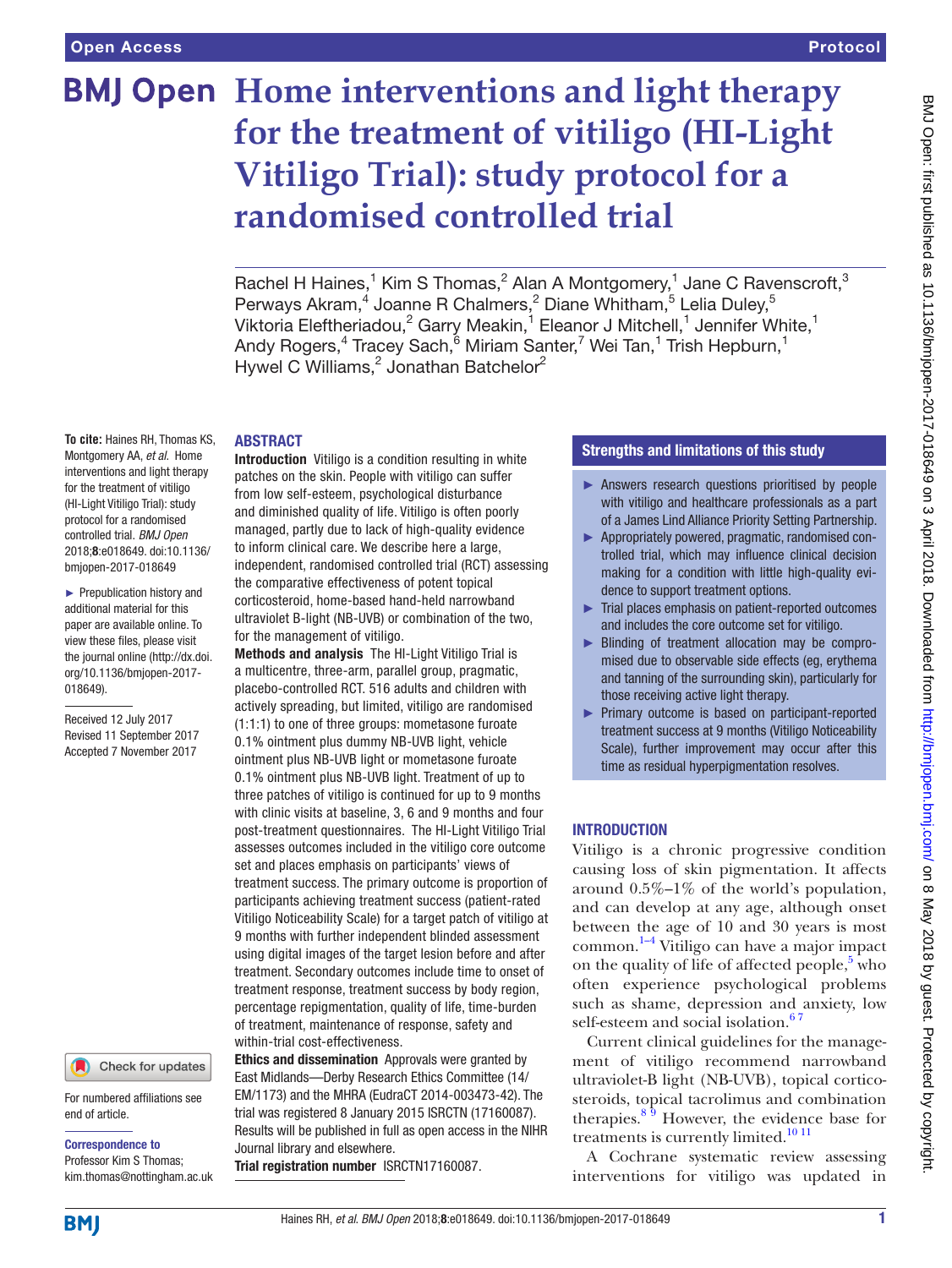# Open Access

2015.[12](#page-12-0) This review identified 96 randomised controlled trials (RCTs) of vitiligo treatments, involving 4512 participants. Despite this large number of trials, the quality of the included studies was generally poor, making it difficult to make firm recommendations for vitiligo treatment. The majority of the studies included fewer than 50 participants, were at high or unclear risk of bias and few involved children. Nevertheless, the Cochrane review identified some evidence in support of NB-UVB, and the combination of NB-UVB with other active interventions (eg, topical corticosteroids or calcineurin inhibitors) appeared to be more effective than monotherapy. A 2016 review of the use of NB-UVB for the treatment of vitiligo<sup>13</sup> also concluded that guidance on dosing and administration of NB-UVB requires further study.

There is some evidence to suggest that starting vitiligo treatment when lesions first appear is likely to result in better treatment response, when vitiligo patches are actively changing and some melanin is still present. $^{14}$ However, current practice is to reserve NB-UVB treatment for patients with widespread and established vitiligo, $8$  as the treatment requires thrice weekly visits to the hospital for full body light therapy. The recent availability of hand-held NB-UVB units for private purchase on the open market means that early intervention using treatment at home is now a possibility. Benefits of homebased treatment, if shown to be safe and effective, would be a reduction in time and financial burden for patients and hospital services, and reduced exposure of healthy skin to NB-UVB light as treatment can be targeted more effectively. Our small pilot RCT, involving 29 participants, compared hand-held NB-UVB with dummy devices for the management of vitiligo. $15$  This pilot demonstrated that people with vitiligo were keen to use home-based light therapy, and that the devices were safe and well tolerated when used in a domestic setting.

A James Lind Alliance Priority Setting Partnership identified a 'top 10' list of priority areas for vitiligo research that are important to people with vitiligo and healthcare professionals responsible for their care.<sup>16</sup> Two of these prioritised areas relate to the use of light therapy for the management of vitiligo: 'Which treatment is more effective for vitiligo: steroid creams/ointments or light therapy?' and 'How effective is UVB therapy when combined with creams or ointments in treating vitiligo?' The prioritisation work was shared with the NIHR Health Technology Assessment Programme who subsequently invited applications to address these two priority topics in open competition. The contract to conduct the commissioning brief was awarded to this team.

# **Objectives**

# Primary objective:

1. To evaluate the comparative safety and effectiveness of home-based interventions (potent topical corticosteroids and hand-held NB-UVB light) for the management of early and limited vitiligo in adults and children. Specifically, we are comparing:

- a. Potent topical corticosteroid (mometasone furoate 0.1% ointment) with hand-held NB-UVB light;
- b. Potent topical corticosteroid (mometasone furoate 0.1% ointment) with combination of handheld NB-UVB light and potent topical corticosteroid.

Secondary objectives:

- 1. To assess whether treatment response (if any) is maintained once the intervention is stopped.
- 2. To compare the cost-effectiveness of the interventions from a National Health Service (NHS) and a family perspective.

# **METHODS**

The analysis and reporting of the trial will be in accordance with Consolidated Standards of Reporting Trials guidelines.<sup>17</sup>

# Study design and setting

The trial is a multicentre three-arm, parallel group, pragmatic, placebo-controlled RCT, recruiting adults and children with early and limited vitiligo. The trial treatments are home-based therapies (potent topical corticosteroid and hand-held NB-UVB), and their use is prescribed and overseen in a secondary care setting across 18 hospitals in the UK. A full list of recruiting centres can be found in the 'Acknowledgements' section. A mixed-methods process evaluation is being conducted alongside the HI-Light Vitiligo Trial. The full protocol is available at<www.vitiligostudy.org.uk.>

# **Participants**

# **Eligibility**

# *Inclusion criteria*

Participants aged 5 years and over with a diagnosis of non-segmental vitiligo, limited to approximately 10% or less of body surface area, and at least one vitiligo patch that has been active in the last 12 months (reported by the participant, or parent). Participants should be willing to stop any other active therapies for their vitiligo at time of randomisation, be able to administer the trial treatments safely at home (able to follow the treatment instructions and children able to comply with the necessary safety precautions). Participants also need to be willing and able to give informed consent (or parental/guardian consent in the case of children).

# *Exclusion criteria*

Potential participants with segmental or universal vitiligo, vitiligo limited to areas contraindicated for treatment with potent topical corticosteroid (eg, around the genitals) or evidence of marked Koebner phenomenon (lesions appearing in sites of skin trauma) as such potential participants are likely to require urgent care. Also excluded are potential participants with a history of skin cancer, radiotherapy use or photosensitivity; women who are pregnant,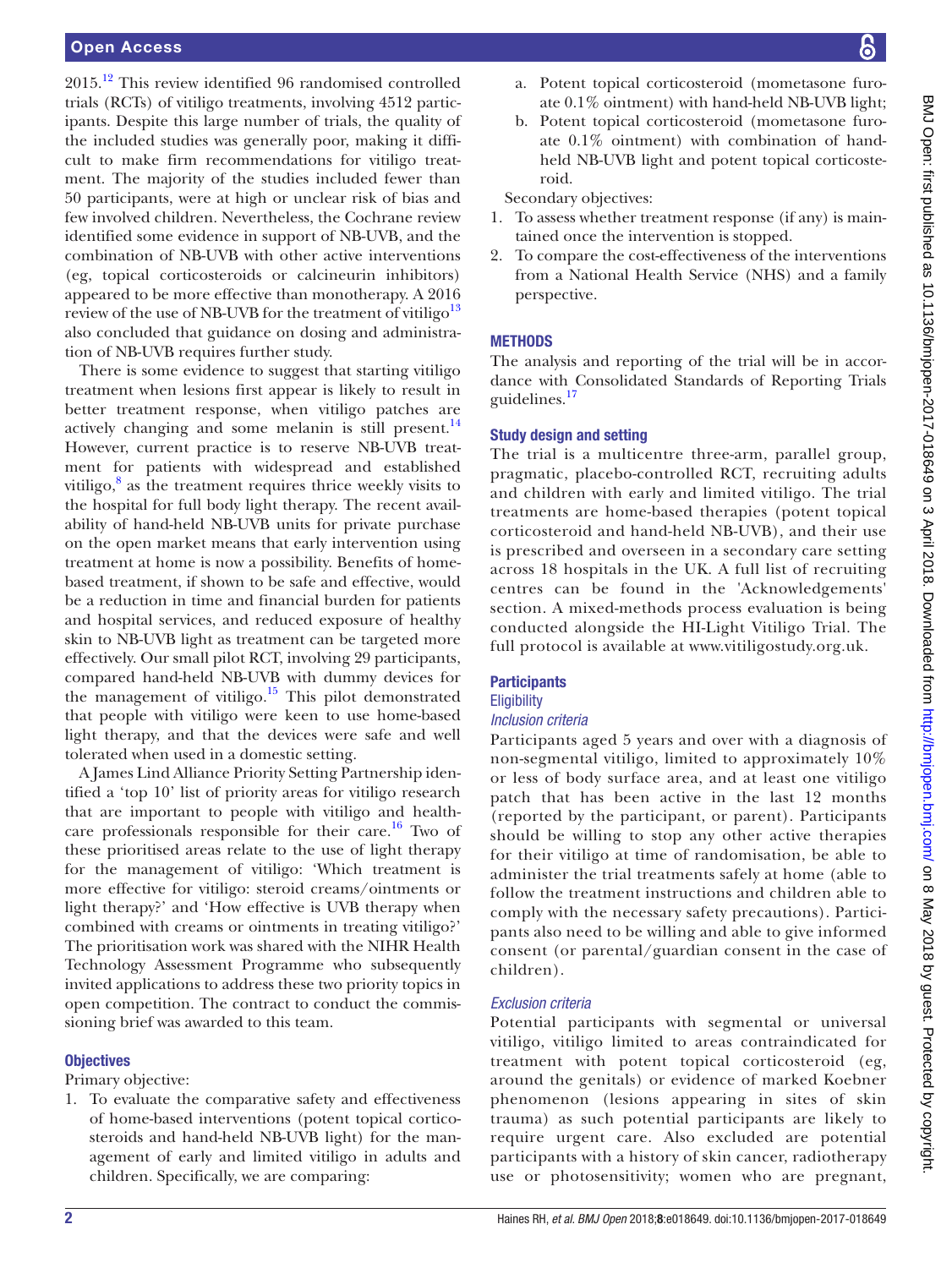

<span id="page-2-0"></span>Figure 1 Flow of participants through the trial. MED, minimum erythema dose.

breastfeeding or likely to become pregnant during the 9-month treatment period; those currently using immunosuppressive drugs, or involved in another clinical trial and those with allergy or contraindication to mometasone furoate or any of its excipients. Potential participants are not randomised into the trial if the research nurse or investigator feels that they are unable to follow the treatment instructions, or if children are unable to comply with the necessary safety precautions.

# Participant timeline

Participants are enrolled in the trial for a total of up to 21 months (9months treatment phase, up to 12 months follow-up). During the treatment phase, participants attend a hospital clinic five times (two consecutive days at baseline for recruitment, medical photography, photosensitivity assessment (minimum erythema dose (MED) test) and training in use of the interventions), followed by assessment at 3, 6 and 9 months for compliance and outcome. The additional follow-up is by 3-monthly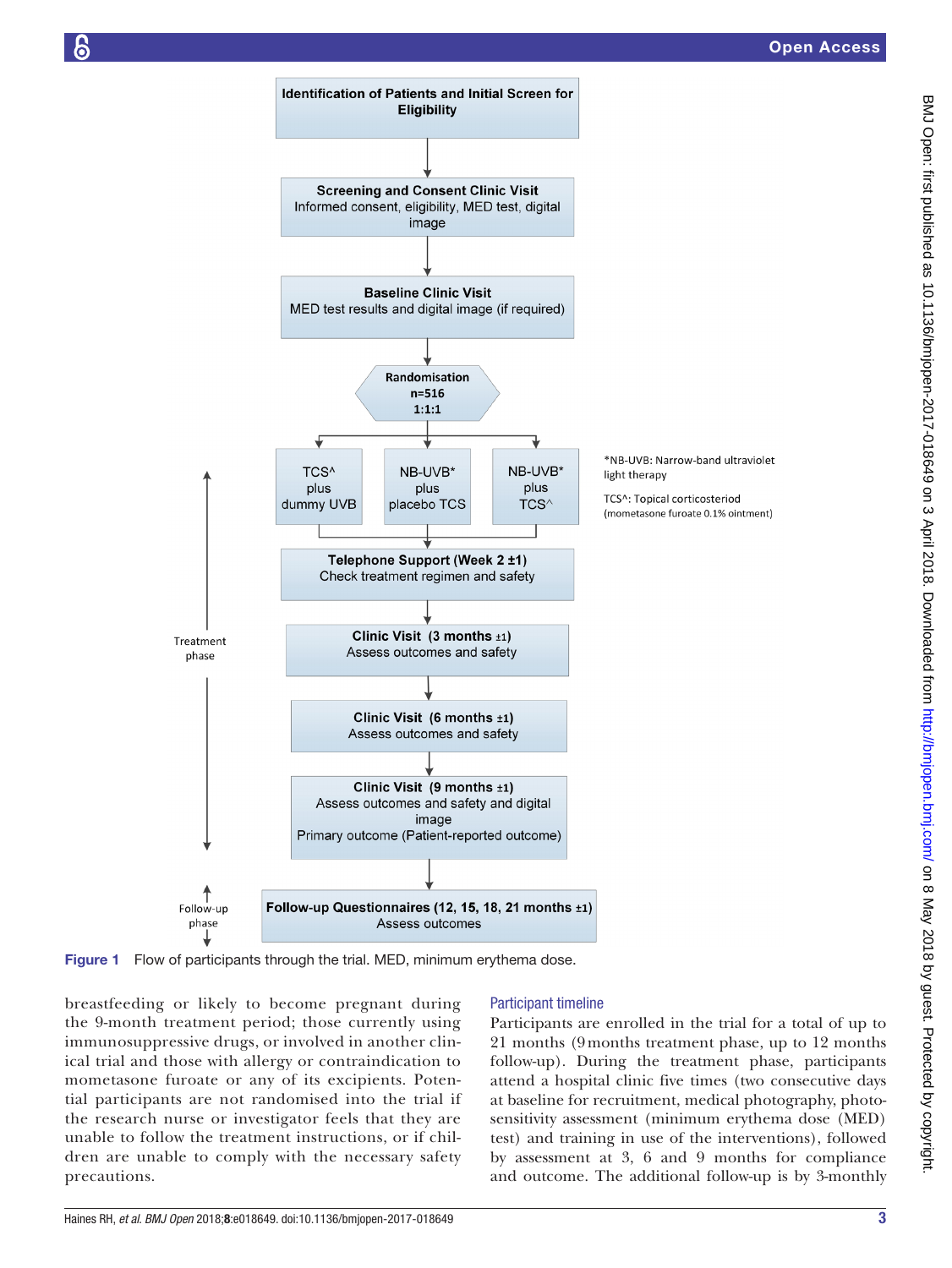questionnaires, self-completed by post or email link. Due to trial timelines, participants recruited towards the end of the recruitment may be followed-up for a shorter period of time.

Flow of participants through the trial is summarised in [figure](#page-2-0) 1, and details of the data collection schedule are summarised in [table](#page-4-0) 1.

# **Recruitment**

Potential participants are identified through secondary care dermatology and paediatric clinics, through mailshots from general practices and by self-referral as a result of community advertising and trial publicity. Potential participants are initially screened by telephone in order to ensure that only people who are potentially eligible to take part are invited to attend a clinic appointment.

# Randomisation and blinding

Participants are randomised to one of three treatment groups in a ratio of 1:1:1 as follows:

- ► Topical corticosteroid ointment plus dummy NB-UVB light (corticosteroid only);
- ► Vehicle ointment plus NB-UVB light (light therapy only);
- ► Topical corticosteroid ointment plus NB-UVB light (combination therapy).

Randomised allocation to treatment groups is minimised by recruiting centre, body region of target patch (face and neck, hands and feet or rest of the body) and age (5–16years or >16years), weighted towards minimising the imbalance in trial arms with a probability of 0.8. After all eligibility criteria have been confirmed and medical photographs taken, participants are randomised by staff at the recruiting hospital via a secure web server created and maintained by the Nottingham Clinical Trials Unit.

Participants are only randomised into the trial once they have completed the training in use of the trial interventions, the results of the MED test are known and the participant has attended medical photography for their baseline digital photograph.

Participants, research nurses, principal investigators, members of trial management group and data analysts are blinded to treatment allocation. Only the Nottingham Clinical Trials Unit (NCTU) programmer, the medical physics staff, pharmacy staff and the NCTU Quality Assurance staff have access to the treatment allocation schedule for the sole use of preparing, blinding and checking of the trial treatments.

While every effort is made to maintain blinding of the trial interventions, there is a risk that participants may be able to guess their treatment allocation as a result of side effects of the interventions (eg, redness and tanning of the skin). To minimise detection bias, outcomes will be assessed by blinded assessors (both independent clinicians and a panel of patients), using digital images taken at baseline and at 9 months. Participant information leaflets will emphasise that all

participants will receive at least one active treatment for their vitiligo, thus reducing potential unblinding due to lack of treatment response. During our previous trial in which participants were randomised to active or dummy light therapy devices, 70% (19/27) of participants and 40% (16/27) of research nurses, guessed treatment allocation correctly. The main reasons for unblinding of the research nurses were redness of the skin  $(30\% (3/10))$ and improvement in vitiligo  $(60\% (6/10))$  in the active group, and lack of treatment response  $(100\% (6/6))$  in the placebo group.

# **Interventions**

# Topical therapy: potent topical corticosteroid

Mometasone furoate 0.1% ointment (Elocon, Merck, Sharp and Dohme, PL00025/0578), a potent corticosteroid used once daily, has been recommended in the Euro-pean Clinical Guidelines for the management of vitiligo.<sup>[9](#page-11-5)</sup> In order to minimise the risk of adverse reactions, the Guidelines recommend a discontinuous regimen involving periods of use followed by break periods. Possible adverse reactions to mometasone furoate 0.1% (as listed in the Summary of Product Characteristics<sup>18</sup>) include: infection, folliculitis, paraesthesia, burning sensation, contact dermatitis, skin hypopigmentation, hypertrichosis, skin striae, acneiform dermatitis, skin atrophy, pruritus, application site pain and visual disturbance. Participants are advised to stop treatment with the ointment if they notice any side effects and to contact the local research team for review and advice on when to restart treatment.

# Topical therapy: vehicle ointment

The vehicle ointment is an inert ointment (white soft paraffin) present in the base of mometasone furoate ointment. It is relatively free of side effects.<sup>19</sup>

# Topical therapy: treatment regimen

To minimise the risk of adverse reactions, topical therapy is to be applied as a thin layer to the affected patches once daily on alternate weeks (1week on, 1week off), for a period of 9 months. Participants are instructed that topical therapy should be applied at least 2hours after the hand-held light device is used in order to avoid interaction of the NB-UVB light and topical corticosteroid.

Participants are initially supplied with two x 90g tubes of ointment after randomisation. Additional tubes are prescribed by the investigator as required.

# Light therapy: NB-UVB device

Several brands of hand-held NB-UVB units are CE marked for use in treating vitiligo and suitable for use at home. Dermfix 1000MX units are being used for this trial.

Known adverse reactions to NB-UVB light include: erythema, blistering, burns, pruritus, perilesional hyperpigmentation, hypersensitivity reactions, cold sores and dry skin. Potential long-term risks include skin ageing and increased risk of skin cancer. Side effects can be reduced by appropriate use of the device.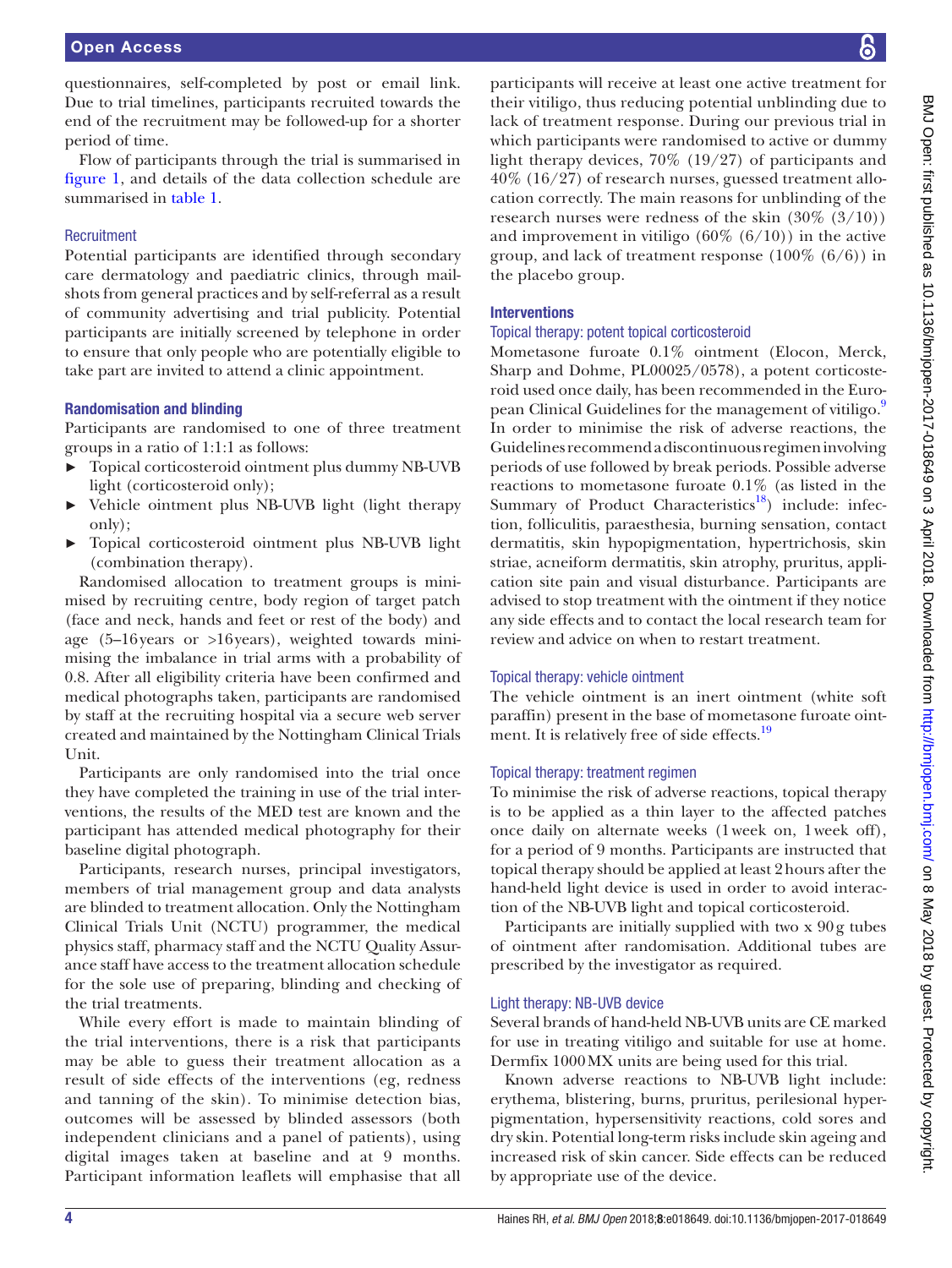<span id="page-4-0"></span>

| Timetable of study assessments<br>Table 1        |           |                      |                     |                                      |             |                      |                       |                                          |                              |
|--------------------------------------------------|-----------|----------------------|---------------------|--------------------------------------|-------------|----------------------|-----------------------|------------------------------------------|------------------------------|
| Outcome collected                                | Prescreen | screening<br>Visit 1 | baseline<br>Visit 2 | Telephone screen Visit 3<br>(2weeks) | (3months)   | (6months)<br>Visit 4 | (9 months)<br>Visit 5 | Questionnaires<br>18 months)<br>(12, 15, | Questionnaire<br>(21 months) |
| Eligibility checks                               |           |                      |                     |                                      |             |                      |                       |                                          |                              |
| Consent                                          |           | ↘                    |                     |                                      |             |                      |                       |                                          |                              |
| Minimum erythema dose (MED)<br>test              |           |                      |                     |                                      |             |                      |                       |                                          |                              |
| Baseline characteristics<br>(alternative timing) |           |                      | S                   |                                      |             |                      |                       |                                          |                              |
| Digital images (alternative timing)              |           |                      | $\mathcal{L}$       |                                      |             |                      |                       |                                          |                              |
| Training session (alternative<br>timing)         |           |                      | S                   |                                      |             |                      |                       |                                          |                              |
| Supervised treatment session                     |           |                      | $\mathcal{Z}$       |                                      |             |                      |                       |                                          |                              |
| <b>MED</b> test results                          |           |                      | ゝ                   |                                      |             |                      |                       |                                          |                              |
| Randomisation                                    |           |                      |                     |                                      |             |                      |                       |                                          |                              |
| Telephone support check                          |           |                      |                     | ↘                                    |             |                      |                       |                                          |                              |
| Vitiligo Noticeability Scale                     |           |                      |                     |                                      | ↘           |                      |                       |                                          |                              |
| % repigmentation                                 |           |                      |                     |                                      |             |                      |                       |                                          |                              |
| Onset of treatment response                      |           |                      |                     |                                      |             |                      |                       |                                          |                              |
| Maintenance of treatment<br>response             |           |                      |                     |                                      |             |                      |                       | ↘                                        |                              |
| Quality of life questionnaires                   |           |                      |                     |                                      |             |                      |                       |                                          |                              |
| Adverse reactions                                |           |                      |                     |                                      | Vand Diary  | Vand Diary           | Vand Diary            |                                          |                              |
| Treatment usage and adherence                    |           |                      |                     |                                      | V and Diary | Vand Diary           | V and Diary           |                                          |                              |
| Health resource use                              |           | ↘                    |                     |                                      | Vand Diary  | Vand Diary           | Vand Diary            | ↘                                        | ゝ                            |
|                                                  |           |                      |                     |                                      |             |                      |                       |                                          |                              |

 $\epsilon$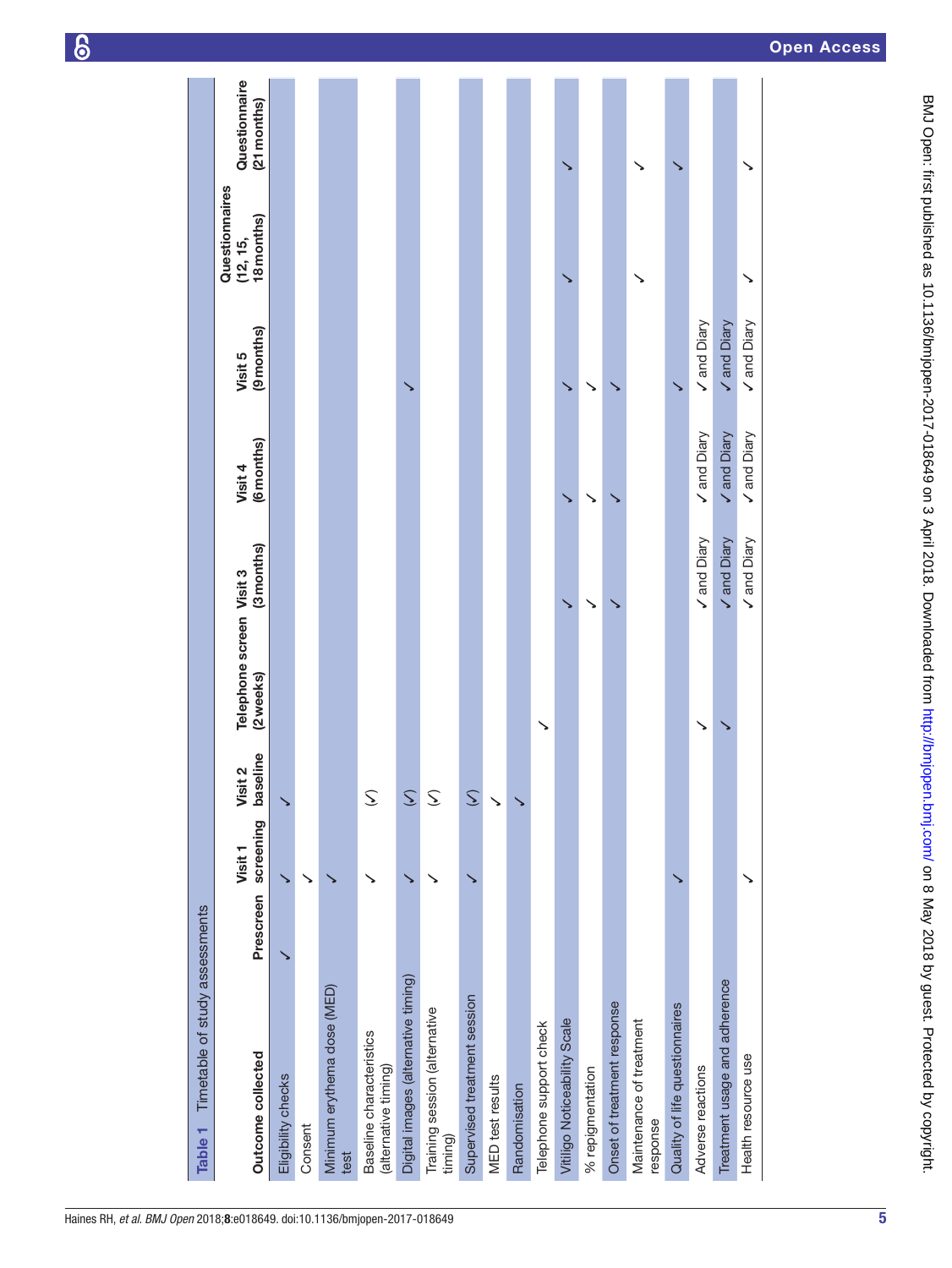# Open Access

#### Light therapy: dummy device

The dummy light therapy device is identical to the active device, with the exception that a specially designed spacer comb, identical to that found on the active device, is used to block the transmission of NB-UVB light to the skin. Active and dummy devices are tracked using manufacturer's serial numbers. Experience from our pilot trial $^{15}$  has shown that the use of a dummy device is acceptable to patients and is effective in blocking the UVB radiation.

There are no known side effects of the dummy NB-UVB devices.

#### Light therapy: quality control prior to distribution

All light therapy devices are tested for safety and output by the Medical Physics Department at Nottingham University Hospital NHS Trust before sending to participants. If an active device is found to have an output that is  $\pm 10\%$ of the expected mean output, or if a dummy device tests positive for any NB-UVB emission, the device is returned to the manufacturer. Any device which is damaged or ceases to function during the treatment phase is replaced with a new unit.

#### Light therapy: regimen

Although NB-UVB (UV radiation wavelengths of 311–312 nanometres) is now the most common form of light therapy used to treat skin conditions, many gaps remain in knowledge about its use. In a 2016 paper,<sup>13</sup> Madigan *et al* published a list of 12 key questions regarding the use of narrowband UVB for generalised vitiligo. How each of these questions has been addressed within the context of the HI-Light trial is presented in [table](#page-6-0) 2. Prior to randomisation, all participants receive an MED test, to ensure eligibility for the trial. Results of the MED test are not used to determine starting dose of the light therapy, but instead to ensure that the participant does not have any undiagnosed photosensitivity disorder. All participants follow a predefined treatment schedule for the light treatment, with a starting dose of  $0.05$  J/cm<sup>2</sup> (see [supplemen](https://dx.doi.org/10.1136/bmjopen-2017-018649)[tary appendix 1](https://dx.doi.org/10.1136/bmjopen-2017-018649)).

Treatment is self-administered at home, every other day, for a period of 9 months. If the vitiligo is on the face, or in an area that is inaccessible, participants are advised to seek help from someone else to administer the treatment. Parents/guardians are instructed in how to administer the treatment for their child.

The exposure time for each session is increased incrementally. Participants are asked to keep a record of their treatments in a treatment diary. Details are provided to participants on how to progress through the treatment schedule, step down or temporarily stop, depending on treatment response (a summary of instructions can be found in online [supplementary](https://dx.doi.org/10.1136/bmjopen-2017-018649) appendix 2). Full instructions from the participants' handbook can be found at <www.vitiligostudy.org.uk.>All devices are supplied with gloves and UV protective goggles (for both the participants and their helper as required), which must be worn at all times during use.

#### Storage and distribution of trial treatments

A central pharmacy and distribution centre (Mawdsleys, Doncaster, UK) receives blinded interventions. On randomisation of a participant by the trial investigator/ nurse, the pharmacy is notified of the container numbers of ointment and the device to be allocated to that participant via a web-based system. Trial treatments are then sent directly to the participant's home following check and release by a qualified person.

#### Training in use of interventions

Before randomisation, all participants receive training in how to apply the ointment, including guidance on avoiding application to the eyelids and sensitive body sites such as the genital area. In addition, participants receive training in the correct use of the light therapy devices. A specially developed online training video is available [\(www.vitiligostudy.org.uk\)](www.vitiligostudy.org.uk) and face-to-face training with the research nurse or investigator is given, covering how to record treatments, manage side effects and use of the treatment schedule. Written instructions are also provided for the participants to take home. Training takes place prior to randomisation and participants have the opportunity to ask questions and points of clarification. Anyone considered unable to follow the treatment regimen is excluded from the trial. Two weeks after randomisation, participants are telephoned by the trial team to check how they are getting on with the interventions and to confirm their understanding of treatment usage and completion of the treatment diaries. Additional training on use of either treatment is provided to the participants at this time point (over the telephone or face-to-face), if needed.

#### Choice of vitiligo patches for treatment

During the baseline clinic appointment, participants are asked to select up to three patches of vitiligo for treatment; one for each of three anatomical regions (head and neck, hands and feet and rest of body). One of these three patches is selected by the participants as being the patch that they would most like to see an improvement in. This will be used as the target patch for the primary outcome assessment. Vitiligo is known to respond differently at different body sites, with the face and neck being more likely to respond to treatment than the hands and feet. $\frac{2}{3}$ Training material provided to sites advised nurses to inform participants that patches on the hands and feet may be more difficult to treat so they may wish to choose a target patch from one of the other body regions.

If participants wish to treat additional patches of vitiligo they are free to do so, but the additional patches are not assessed as part of the trial. Participants are encouraged to consider the additional time burden of treating more than three patches, and to prioritise treatment of the study patches if the time burden becomes restrictive.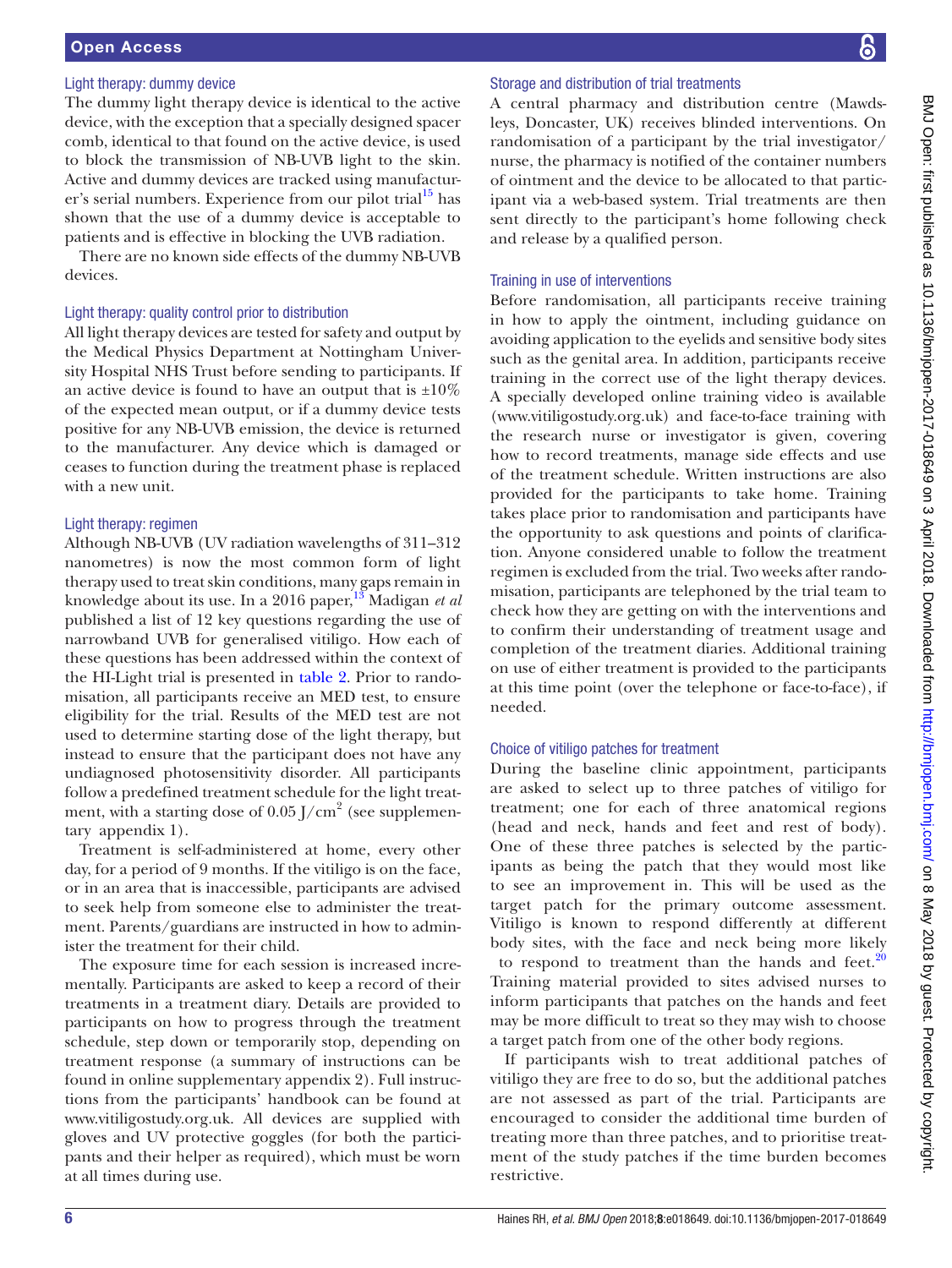<span id="page-6-0"></span>

|                | Table 2 Key questions regarding the use of NB-UVB for generalised vitiligo <sup>13</sup>                                                                                                                                                                           |                                                                                                                                                                                                                                                                                                                                                                                                                                                                                                |  |  |  |
|----------------|--------------------------------------------------------------------------------------------------------------------------------------------------------------------------------------------------------------------------------------------------------------------|------------------------------------------------------------------------------------------------------------------------------------------------------------------------------------------------------------------------------------------------------------------------------------------------------------------------------------------------------------------------------------------------------------------------------------------------------------------------------------------------|--|--|--|
|                | Question                                                                                                                                                                                                                                                           | Strategy tested in the HI-Light Vitiligo Trial                                                                                                                                                                                                                                                                                                                                                                                                                                                 |  |  |  |
| $\mathbf{1}$   | What is the optimal weekly frequency<br>of NB-UVB treatment?                                                                                                                                                                                                       | HI-Light Trial: every other day (3-4 times weekly).<br>Rationale: this is the most commonly used treatment regimen in the UK.                                                                                                                                                                                                                                                                                                                                                                  |  |  |  |
| 2              | With regard to initial dosing, which<br>strategy should ideally be employed?                                                                                                                                                                                       | HI-Light Trial: all participants started on the same low dose, 0.05 J/cm <sup>2</sup> .<br>Rationale: MED test was carried out before treatment, but only to identify any<br>undiagnosed cases of photosensitivity. Starting at a fixed low dose to minimise the risk of<br>symptomatic erythema was felt to be safer for home delivery of NB-UVB.                                                                                                                                             |  |  |  |
| 3              | At subsequent treatments, what<br>increments should be used for<br>dose escalation in the absence of<br>perceptible erythema?                                                                                                                                      | HI-Light Trial: 10% dosing increase after each treatment not followed by erythema.<br>Rationale: this reflects typical clinical practice in UK phototherapy services                                                                                                                                                                                                                                                                                                                           |  |  |  |
| 4              | What is the maximum acceptable<br>dose to be given in a single<br>treatment?                                                                                                                                                                                       | HI-Light Trial: maximum dose in the trial is 2.81 J/cm <sup>2</sup> .<br>Rationale: this reflects typical clinical practice in UK phototherapy services.                                                                                                                                                                                                                                                                                                                                       |  |  |  |
| 5              | What is the ideal practice for dose<br>adjustment following symptomatic<br>erythema?                                                                                                                                                                               | HI-Light Trial: patient self-adjustment for grades 1 and 2 erythema (according to flow chart<br>in patient handbook) and investigator adjusted dosing for grades 3 and 4.<br>Rationale: the upwards and downwards dosing used in the trial reflects the clinical<br>practice of most UK phototherapy services.                                                                                                                                                                                 |  |  |  |
| 6              | How should the protocol be adjusted<br>for missed doses?                                                                                                                                                                                                           | HI-Light Trial: varies in function of number of missed treatments. 1 or 2 missed: go back<br>one step on treatment schedule; 3 missed: go back two steps on treatment schedule;<br>4-6 missed: 50% of last dose; 6+ missed restart treatment schedule from beginning.<br>Rationale: this conservative approach ensures that participants who have missed a lot of<br>doses are not at risk of symptomatic erythema when they restart treatment.                                                |  |  |  |
| $\overline{7}$ | How should a 'course' of NB-UVB<br>therapy be defined? (ie, At what<br>interval should further exposure be<br>reassessed?)                                                                                                                                         | Not directly applicable within the scope of the trial.                                                                                                                                                                                                                                                                                                                                                                                                                                         |  |  |  |
| 8              | What is the maximum number of<br>exposures allowable for patients<br>with vitiligo given the potential risk of<br>carcinogenesis with NB-UVB?                                                                                                                      | Not directly applicable within the scope of the trial. Participants in the trial will only be<br>treating limited areas of skin and the total number of treatments will be less than the<br>current maximum recommended number of treatments.                                                                                                                                                                                                                                                  |  |  |  |
| 9              | Should dosing strategies differ when<br>treating children with vitiligo?                                                                                                                                                                                           | HI-Light Trial: children are treated in the same way as adults. Parents are given the choice<br>of what patches they are comfortable treating, and may opt out of treating sensitive areas<br>if they wish to do so.<br>Rationale: the home-based treatment is more flexible than hospital-based full-body<br>treatment, so it is possible for children to be treated in the same way as adults.                                                                                               |  |  |  |
| 10             | Should shielding of sensitive<br>structures (eyelids, areolas and<br>genitals) be a universal requirement,<br>or is it safe to expose these areas if<br>affected by vitiligo?                                                                                      | HI-Light Trial: the trial excludes treatment of vitiligo in the genital region. Other sensitive<br>areas can be treated if they are affected by vitiligo, but will not otherwise be exposed to<br>NB-UVB due to the localised nature of treatment using a hand-held device. If treating the<br>eyes, patients are advised to seek assistance from someone else so that they can keep<br>their eyes closed during treatment, thus reducing the risk of accidental exposure during<br>treatment. |  |  |  |
| 11             | What is the most accurate definition<br>of treatment unresponsiveness?                                                                                                                                                                                             | HI-Light Trial: treatment response is assessed in terms of its onset; unresponsiveness<br>would be defined by patient report of 'stayed the same' or 'got worse' in response to<br>the question, 'Compared with the start of the study, has there been a change in the<br>vitiligo patch?' Participants are encouraged to continue treatment for as long as they are<br>happy to do so. The trial may provide useful data on when and how to define treatment<br>unresponsiveness.             |  |  |  |
|                | 12 How frequently should patients with<br>vitiligo undergo surveillance following<br>completion of a NB-UVB treatment<br>protocol for both signs of relapse<br>and adverse events? Is there a role<br>for phototherapy in maintenance<br>following repigmentation? | HI-Light Trial: long-term treatment response is being assessed 3-monthly for 1 year<br>following completion of NB-UVB treatment. The trial has not been designed to evaluate<br>the use of intermittent treatment for maintenance of response.<br>Rationale: patients are particularly interested in how long treatment response might last<br>and this is now a core outcome domain for vitiligo clinical trials.                                                                             |  |  |  |

MED, minimum erythema dose; NB-UVB, narrowband ultraviolet B-light

# Adherence

Adherence is recorded in a treatment diary, which acts as an aide memoire to inform clinic appointment questions

about the number of light treatment sessions and ointment applications undertaken since the last clinic visit. Collection of these data at each clinic visit (every 3 months)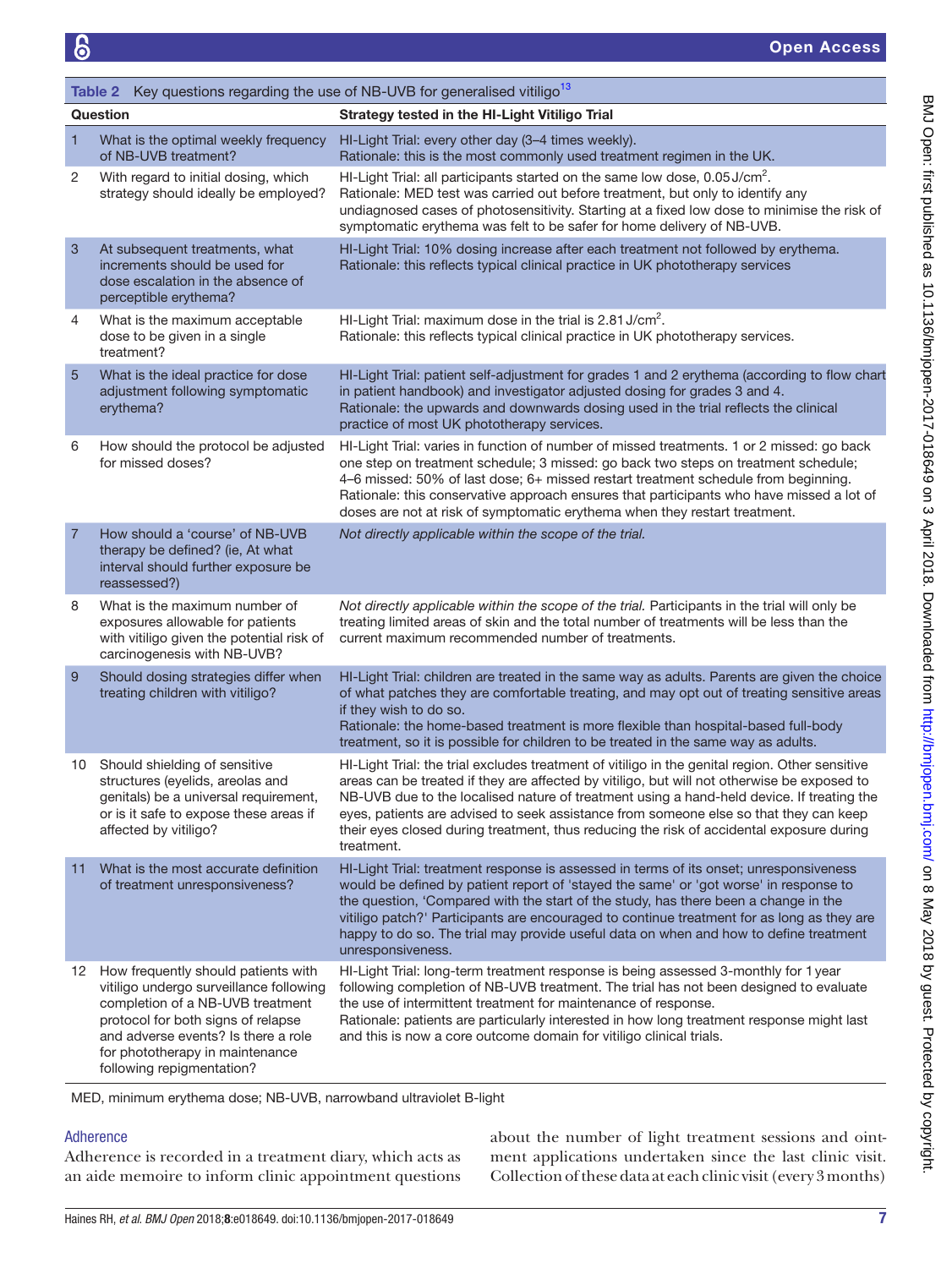also helps the nurse to check participants' understanding of treatment and to encourage adherence; additional training is provided at the clinic visit if it has been noticed the participant is not using the device appropriately or has misunderstood the treatment schedule.

#### Concomitant medications

Some medications can occasionally cause photosensitivity (a rash in areas of skin exposed to light), although the risk of these reactions is low for NB-UVB light. As such, no changes to existing medications are required at the onset of the trial.

At the end of the 9-month treatment phase, participants return their device and any unused ointment to the trial team and are asked not to use any active treatments for their vitiligo during the follow-up period (if possible), so that the duration of any observed treatment effect can be evaluated. If participants do start active vitiligo therapy, this is recorded in the 3-monthly questionnaires.

#### Treatment modification following adverse events

Participants are instructed to record adverse events in their treatment diaries and to contact their recruiting centre if they experience side effects of concern, or a serious adverse event (whether related to the trial treatment or not). For treatment-related side effects, or drug-induced photosensitivity, the site research team provide telephone advice or arrange for a dermatology consultation, as necessary. Treatment modifications, including reduction or suspension (temporary or permanent) of either topical corticosteroid or light therapy use is at the discretion of the trial nurse or dermatologist, as appropriate.

In case of a medical emergency where an active treatment of the ointment or the device would need to be stopped, active treatment of both interventions should be assumed. If knowledge of a participant's allocation is necessary, the local investigator can access an online blind-break system held by NCTU, which is available 24hours a day.

# **Outcomes**

Previous research has demonstrated a discrepancy between what is collected in vitiligo trials and the outcomes that patients feel are most important to them.<sup>21</sup> An international e-Delphi consensus exercise<sup>22</sup> established core outcome domains for vitiligo trials, including: repigmentation, cosmetic acceptability of treatment response, maintenance of gained repigmentation, cessation of spread, quality of life, burden of treatment and safety. The HI-Light Vitiligo Trial will assess all of these core outcome domains.

# Primary outcome

The primary outcome of treatment success will be assessed at 9 months for a target patch of vitiligo for each participant: defined as the patch that the participant would most like to see an improvement in. Treatment success is defined as a participant's report that their vitiligo is

either 'a lot less noticeable' or 'no longer noticeable' in response to the question: 'Compared with the start of the study, how noticeable is the vitiligo now?' using the validated Vitiligo Noticeability Scale (VNS).<sup>23</sup> Participants are shown a digital image of their vitiligo at baseline to inform this judgement at 9 months. Preliminary validation of the VNS has shown it to have good face validity with patients and good construct validity, acceptability and interpretability.<sup>[23](#page-12-11)</sup>

Digital images of the target patch (taken at baseline and 9 months) will be assessed by a panel of independent assessors comprising three patients with vitiligo, thus providing blinded assessment of the primary outcome to explore the impact of detection bias, due to potential unblinding of the trial participants, in sensitivity analysis.

# Secondary outcomes during treatment phase

- a. *Onset of treatment response:* assessed by participant and investigator for each patch of vitiligo in each of the three body regions. The question 'Compared with the start of the study, has there been a change in the vitiligo patch?' is asked at 3, 6 and 9 months, with the patient and investigator responding with one of the following: stayed the same, improved, got worse.
- b. *Percentage repigmentation*: recorded by investigators at 3, 6 and 9months clinic visits for each of the assessed patches. In addition, an independent dermatologist will provide blinded assessment based on photos of the target patch at baseline and 9 months.
- c. Pattern of repigmentation (perifollicular, marginal, diffuse, mixed, hyperpigmentation) will be recorded for descriptive purposes.
- d. *Quality of life:* assessed at three time points: baseline, end of treatment (9 months) and end of follow-up (21 months). VitiQOL (vitiligo-specific), Skindex 29 (dermatology-specific) and EQ-5D-5L (generic health-related quality of life) are completed by adults aged 18 years and above. $24-28$  All children up to and including 17 years of age at randomisation will complete the CHU 9D (children's health-related quality of life), and children aged 11 years and above at randomisation will complete the EQ-5D-5L (generic health-related quality of life). $28-31$
- e. *Time burden of treatment*: participant-reported treatment burden at 3, 6 and 9 months based on average duration and number of treatment sessions and adherence with the treatment schedule. To be presented for light therapy and topical corticosteroid therapy separately.

# Secondary outcome during treatment and follow-up phase

- a. *Participant-reported treatment success, analysed by body region:* using the VNS, assessed for each patch at 3, 6 and 9 months, and again in follow-up questionnaires at 12, 15, 18 and 21 months, to assess long-term patient-reported noticeability for each body region.
- b. *Resource use to inform within-trial cost-effectiveness analysis from an NHS perspective (primary) and a*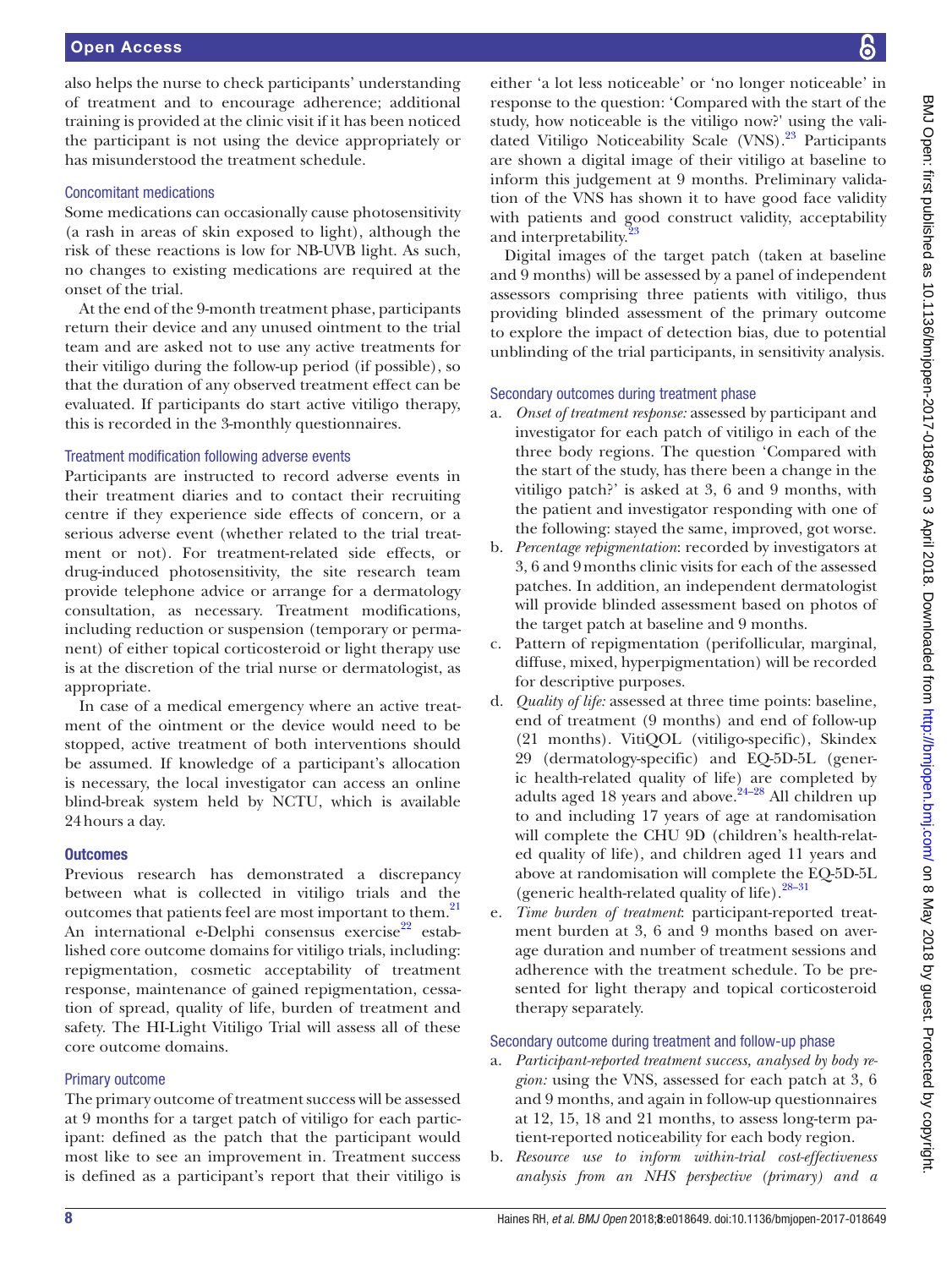*family perspective (secondary).* Participant self-report of healthcare appointments (number, which professional, and if related to vitiligo), prescriptions and personal expenses, in relation to vitiligo over the course of the treatment and follow-up phases.

#### Secondary outcome during follow-up phase only

*Maintenance of treatment response*: assessed by participants for each patch of vitiligo in each of the three body regions during the long-term follow-up period (12, 15, 18 and 21months questionnaires). The question asked is "Thinking now about since you stopped using the study treatments, has the vitiligo on your [*Head and Neck, Hands and Feet, Rest of Body*] patch: stayed the same, improved, got worse?" Since this response is a subjective personal assessment of how the treatment response is perceived, participants are not shown their end of treatment photograph when making this judgement.

#### Safety outcomes

The safety end points are proportion of adverse device effects and adverse reactions to the topical corticosteroid and NB-UVB during the treatment phase.

Adverse events are recorded in the trial database, and monitored by the trial coordinating centre and relevant oversight committees. Erythema (redness) of grade 1 or 2 is not considered an adverse event as this is an expected treatment response from use of NB-UVB. All serious adverse events (SAEs) are reported directly to the trial coordinating centre and assessed for seriousness, expectedness and causality by the Chief Investigator, or delegated medical monitor. SAEs are recorded and reported to the Medicines Health Regulatory Authority (MHRA) and Research Ethics Committee (REC) as part of the annual reports. Serious unsuspected serious adverse reaction (SUSARs) will be reported within the statutory timeframes to the MHRA and REC.

#### Data, monitoring and analysis

#### Data collection and management

Data collection and skin assessments are undertaken by trained staff at the recruiting hospitals. Participants who do not attend clinic visits at 3 or 6 months continue to be invited to subsequent follow-up visits unless they decline further participation in the trial. Every effort is made to ensure the 9-month follow-up visit takes place, and if a face-to-face visit cannot be arranged, data are collected via telephone or email if possible. Data captured at clinic visits are entered by site staff into the web-based trial database.

The year-long follow-up after treatment is by self-completed questionnaires, either via an email link to the trial online system or by post, sent with a stamped addressed envelope. Reminders are sent (via email or post) if the questionnaire remains uncompleted after 2 weeks, and again after 3 weeks. The trial coordinating centre also then chases up outstanding questionnaires after 3 weeks via telephone.

Detailed data management processes and central and on-site monitoring procedures are documented in a data management plan. All sites are monitored at least once after the first five randomisations from that site, and triggered monitoring visits are undertaken if any concerns about the site are raised. Database validation checks are conducted centrally including checks for missing data, out of range values, illogical entries and invalid responses. Data entered by sites into the trial database are subject to monitoring and review by coordinating centre staff, and data queries are raised as necessary. All receive at least one site monitoring visit during the trial.

#### Trial management

Management of the trial is the responsibility of the Trial Management Group, which meets regularly, usually monthly, throughout the trial. Data collection, adherence and retention rates are monitored by this group. Trial oversight is by the independent Trial Steering Committee. Unblinded trial data are monitored in confidence by the independent Data Monitoring Committee, which reports to the Trial Steering Committee. Both oversight committees meet at least annually. The composition of both oversight committees and their charters can be found on the trial website.

#### Sample size

Our choice of minimum clinically important difference between the groups has been informed by a survey of the clinical membership of the UK Dermatology Clinical Trials Network. Assuming that topical corticosteroid alone results in  $15\%$  treatment success at 9 months,<sup>[12](#page-12-0)</sup> clinicians were keen to see at least a 20% absolute difference between the groups if they were to justify the cost and complexity of introducing home-based NB-UVB as a potential new service in clinical practice (either on its own or in combination with topical corticosteroid).

The following sample size estimate formed the basis of the funding application and protocol at the start of the study: based on the assumption that 15% of participants allocated to receive topical corticosteroid alone achieve treatment success,  $12$  372 participants are required to detect an absolute difference of 20%, with 2.5% two-sided alpha and 90% power. Two comparisons are of coprimary interest, light therapy and light therapy plus topical corticosteroid each versus topical corticosteroid alone. Allowing for up to 15% non-collection of primary outcome data at 9 months, the target sample size was 440 participants.

As data were limited to inform the sample size calculation for this trial, a planned sample size review by the Data Monitoring Committee was scheduled after 18 months of recruitment. This review was conducted in December 2016 and resulted in a recommendation to increase the sample size by a further 76 participants in order to maintain 90% power to detect a risk difference of 20% between the topical corticosteroid arm and the other two arms. The final sample size estimate is therefore 516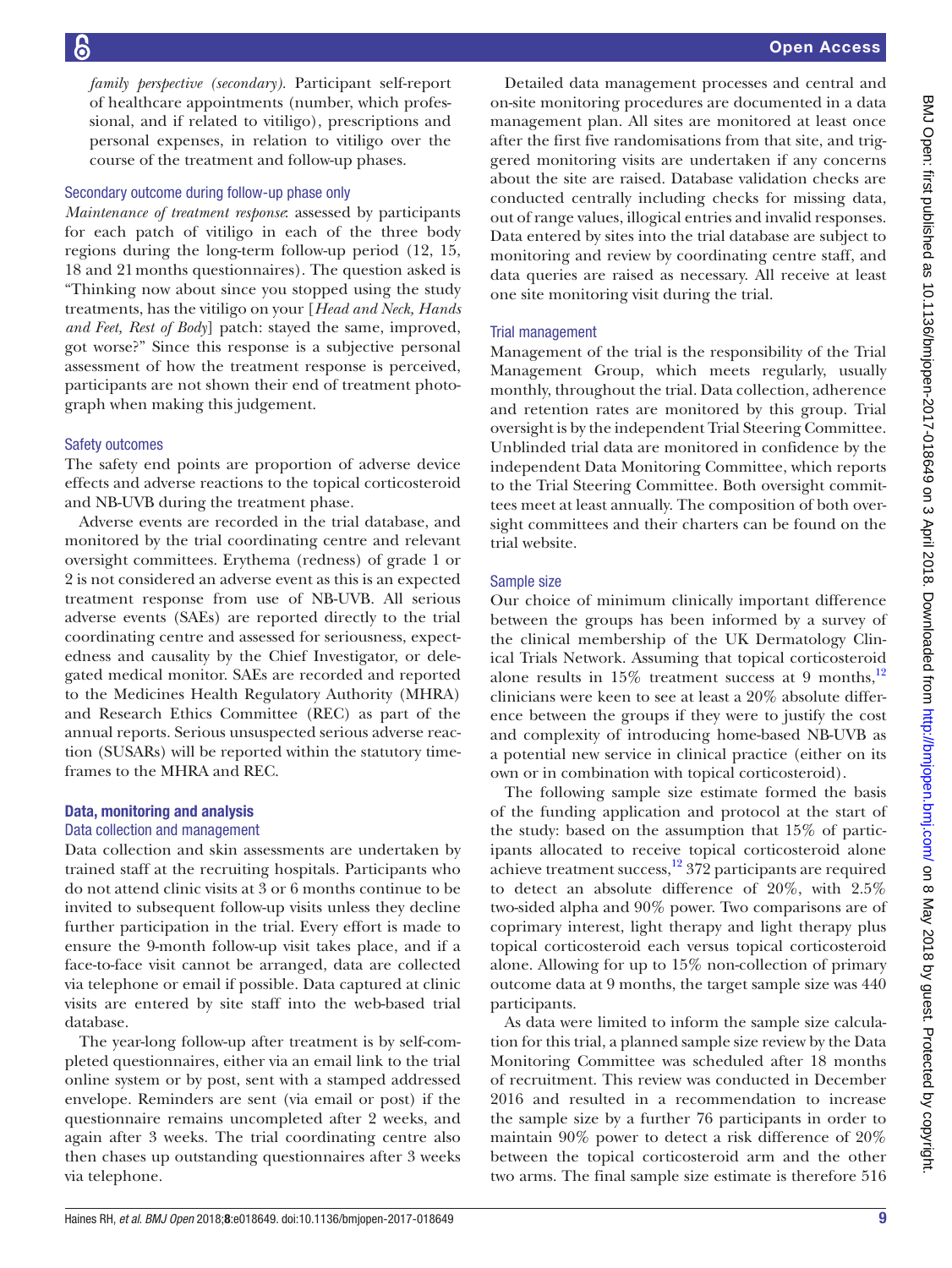participants. This recommendation was approved by the Trial Steering Committee and the funders.

#### Statistical methods

The primary approach to between-group comparisons will be to analyse participants according to the group to which they were allocated, regardless of treatment received, levels of adherence and with multiple imputation of missing outcome data.

Baseline data will be presented descriptively, and presented by intervention group.

For the primary outcome, number and percentage of participants achieving 'treatment success' will be reported for each treatment group at 9 months from randomisation. Randomised groups will be compared using a generalised linear model for binary outcome adjusted by centre, body site of vitiligo and age. The primary effectiveness parameter for the two coprimary comparisons of topical corticosteroid versus NB-UVB light, and topical corticosteroid versus NB-UVB light plus topical corticosteroid, will be the risk difference in the proportion of participants achieving treatment success at 9 months, along with 95% CI and exact P value. We will also report relative effects using risk ratios. Sensitivity analyses will be conducted to (i) further adjust for any variables with marked imbalance at baseline, (ii)repeat primary analysis based on participants whose primary outcome is available at 9 months and (iii) investigate the effects of treatment adherence. Planned subgroup analyses are (i) children versus adults and (ii) by body region of the target vitiligo patch. Further secondary analyses will be defined in the statistical analysis plan prior to locking the trial database. These analyses will be conducted by inclusion of appropriate interaction terms in the regression model, and will be considered as exploratory.

Analyses investigating other follow-up times, treatment success of patches on other body sites and other secondary outcomes will be analysed by a similar approach, using appropriate regression modelling depending on outcome type.

All analyses will be specified in a statistical analysis plan to be finalised and approved by the Data Monitoring Committee and Trial Steering Committee prior to locking the database.

#### Interim analyses

There are no planned interim between-group analyses.

#### Health economic evaluation

An incremental cost analysis will be conducted from an NHS perspective capturing the intervention resource use and other health resource use throughout the treatment and follow-up period (21 months in total). In addition to an NHS perspective, but presented separately, an estimate of out-of-pocket and time costs of treatment for participants and parents/guardians will be recorded. Intervention and wider healthcare costs will be estimated during the trial through participant dairies and case

report forms (CRFs). Resource use will be valued using published unit costs or participant-reported estimates for a common price year. Both costs and benefits will be discounted using recommended rates.<sup>32</sup>

Both an incremental cost-effectiveness analysis using the trial primary outcome to estimate the incremental cost per successful treatment and cost-utility analysis estimating incremental cost per quality-adjusted life years (QALY) will be conducted. Utility will be measured at baseline, 9 months and 21 months using the EQ-5D-5L $^{26-28}$  (for adults and children aged 11 years or over) and CHU-9D $^{28-31}$  (for children aged 5–17 years) questionnaires, which will be used to estimate the QALY over the study period using linear interpolation and area under the curve analysis with and without baseline adjust-ment.<sup>[33](#page-12-16)</sup> In the base case, separate cost utility analyses will be presented for those aged 18 years and over using the EQ-5D-5L to estimate QALYs and for those aged under 18 years using the CHU-9D. Where appropriate (ie, in the absence of either intervention dominating), the incremental cost-effectiveness of NB-UVB alone compared with TCS alone and separately of NB-UVB plus TCS compared with TCS alone will be estimated by dividing the difference in costs by the difference in QALYs. Decision uncertainty will be presented via Cost-Effectiveness Acceptability Curves based on non-parametric bootstrapping of cost and effect pairs. $3435$  This will provide robust trial evidence to inform decision makers about the likely cost-effectiveness of interventions for vitiligo in particular about whether NB-UVB light is more cost-effective than topical corticosteroid alone and about whether combination treatment offers greater value for money than TCS treatment alone.

#### Patient and public involvement

People with vitiligo have helped to prioritise this research question through a James Lind Alliance Priority Setting Partnership, which highlighted this as a priority topic.<sup>[16](#page-12-4)</sup> A patient representative was a member of the Trial Development Group, a coapplicant on the funding award and has contributed to the design and conduct of the trial throughout (including the external pilot  $RCT$ ,<sup>[15](#page-12-3)</sup> and development of the training video (found at [www.vitiligo](www.vitiligostudy.org.uk)[study.org.uk\)](www.vitiligostudy.org.uk).

Our choice of outcome measures was informed by feedback from people with vitiligo that suggested a disparity between what has previously been measured in vitiligo trials and what patients feel is important. $^{21}$  They also contributed to the choice of outcome measures, through involvement in development of the core outcome set for vitiligo, $2^2$  and in development and validation of the primary outcome scale (VNS).<sup>[23 36](#page-12-11)</sup>

Throughout the trial, people with vitiligo have contributed to the development of training materials and have commented on the suitability of participant-facing materials and questionnaires. They are continuing to contribute to awareness and engagement activities. The trial is supported by the UK Vitiligo Society and a patient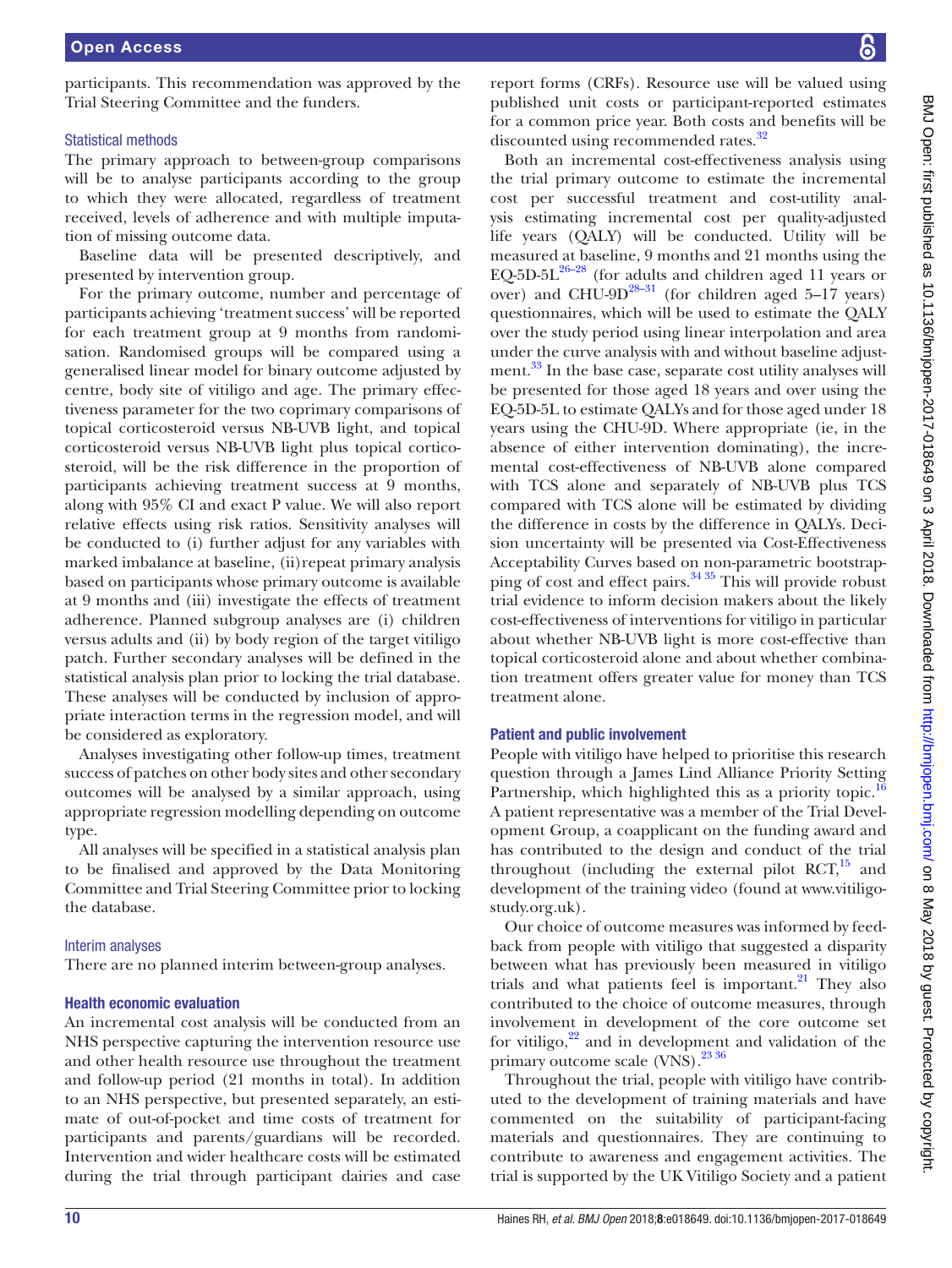<span id="page-10-0"></span>

| Table 3              |                  | Summary of protocol amendments that impacted on trial design                                                                                                                                                                                                                                                                                                                                                                                                                                                                                            |
|----------------------|------------------|---------------------------------------------------------------------------------------------------------------------------------------------------------------------------------------------------------------------------------------------------------------------------------------------------------------------------------------------------------------------------------------------------------------------------------------------------------------------------------------------------------------------------------------------------------|
| <b>Protocol Date</b> |                  | <b>Summary of changes</b>                                                                                                                                                                                                                                                                                                                                                                                                                                                                                                                               |
| 2.0                  | 11 March 2015    | Added details of the MRC systematic techniques for assisting recruitment to trials (START)<br>substudy                                                                                                                                                                                                                                                                                                                                                                                                                                                  |
| 3.0                  | 30 Sepember 2015 | Clarified inclusion and exclusion criteria; added more details about training participants to<br>use trial treatments; procedures clarified for digital images outcome analyses; changes to<br>adverse events (AE) handling for erythema (grade 1 and 2 are not AE, but expected reactions)<br>and amendment of prespecified subgroup analysis to remove a comparison of active and<br>inactive patches (as by definition all target patches will be active), and add a subgroup analysis<br>evaluating response of target patch by region of the body. |
| 4.0                  | 03 March 2017    | Added details of the nested process evaluation; updates to the safety handling section;<br>introduction of an online automated the blind brake procedure; change to sample size following<br>sample size review by the Data Monitoring Committee (DMC).                                                                                                                                                                                                                                                                                                 |
| 5.0                  | 18 January 2018  | Due to trial timelines some participants will not receive the full 12 month follow-up but will<br>receive quality of life questionnaires and study feedback questions; Updates to statistical<br>analyses section to reflect the statistical analysis plan; addition of output testing of NV-UVB<br>devices after end of treatment phase.                                                                                                                                                                                                               |

representative provides trial oversight as a member of the Trial Steering Committee. A panel consisting of three people with vitiligo will assess the digital images to provide blinded outcome assessment of the primary outcome.

#### Ethics and dissemination

#### Protocol amendments

The methods described in this protocol reflect the current protocol (V.5.0 dated 18 January 2018). A summary of protocol amendments that took place after start of recruitment are summarised in [table](#page-10-0) 3.

#### Consent

Age-appropriate participant information sheets are provided for all trial participants, and ample opportunity is given to discuss the study with the study team before agreeing to take part. All participants will provide written informed consent (or assent in the case of children under 16) for participation, retention and use of the trial data by members of the research group (use of the trial photographs for further research or trial reporting is optional).

#### **Confidentiality**

Trial data and individual participants' medical information obtained as a result of this study is considered confidential. Participant confidentiality is ensured by using identification code numbers to correspond to treatment data in the computer files and on trial photographs.

#### Post-trial care

After completing the trial, participants will continue to receive normal vitiligo care in accordance with local practice. A summary of the trial results will be sent to participants if they have given consent for this.

#### Dissemination policy

Results will be reported in full through the National Institute for Health Research Journal series (open access), as well as through peer-reviewed journals, conferences,

participant newsletters, patient focused charities and websites.

# **DISCUSSION**

The HI-Light Vitiligo Trial is an appropriately powered, pragmatic, RCT that addresses a topic that has been identified as important by people with vitiligo, healthcare professionals who treat them and by the NIHR. It is unique in that it includes both children and adults with early and limited vitiligo, places particular emphasis on patient-reported outcomes and has been delivered with the support of a professional Clinical Trials Unit.

We support the development and use of core outcome sets in clinical trials and have included outcomes that are currently recommended as part of the core outcome set for vitiligo. $22$  However, outcomes research is rapidly evolving. Since starting the trial, further guidance has emerged $37$  suggesting that 80%, rather than 75% repigmentation, should be used to represent a meaningful treatment response, and that maintenance of repigmentation should be evaluated 6 months after stopping treatment. We will consider this updated guidance when finalising our statistical analysis plan and final write-up, to ensure that data are presented in a way that will facilitate comparison with other trial datasets in the future.

Alongside the trial, a mixed methods process evaluation study is being conducted to explore barriers and facilitators to use of the trial interventions in normal care. The views of trial participants, healthcare professions and commissioners on the use of the trial interventions will be sought. A process evaluation can help to explain trial findings, explore how intervention delivery within the trial may differ from 'real-world' delivery and identify issues important to the transferability of an effective intervention outside the trial. $38$  This process evaluation is particularly relevant for a study such as HI-Light, where hand-held NB-UVB devices represent a new way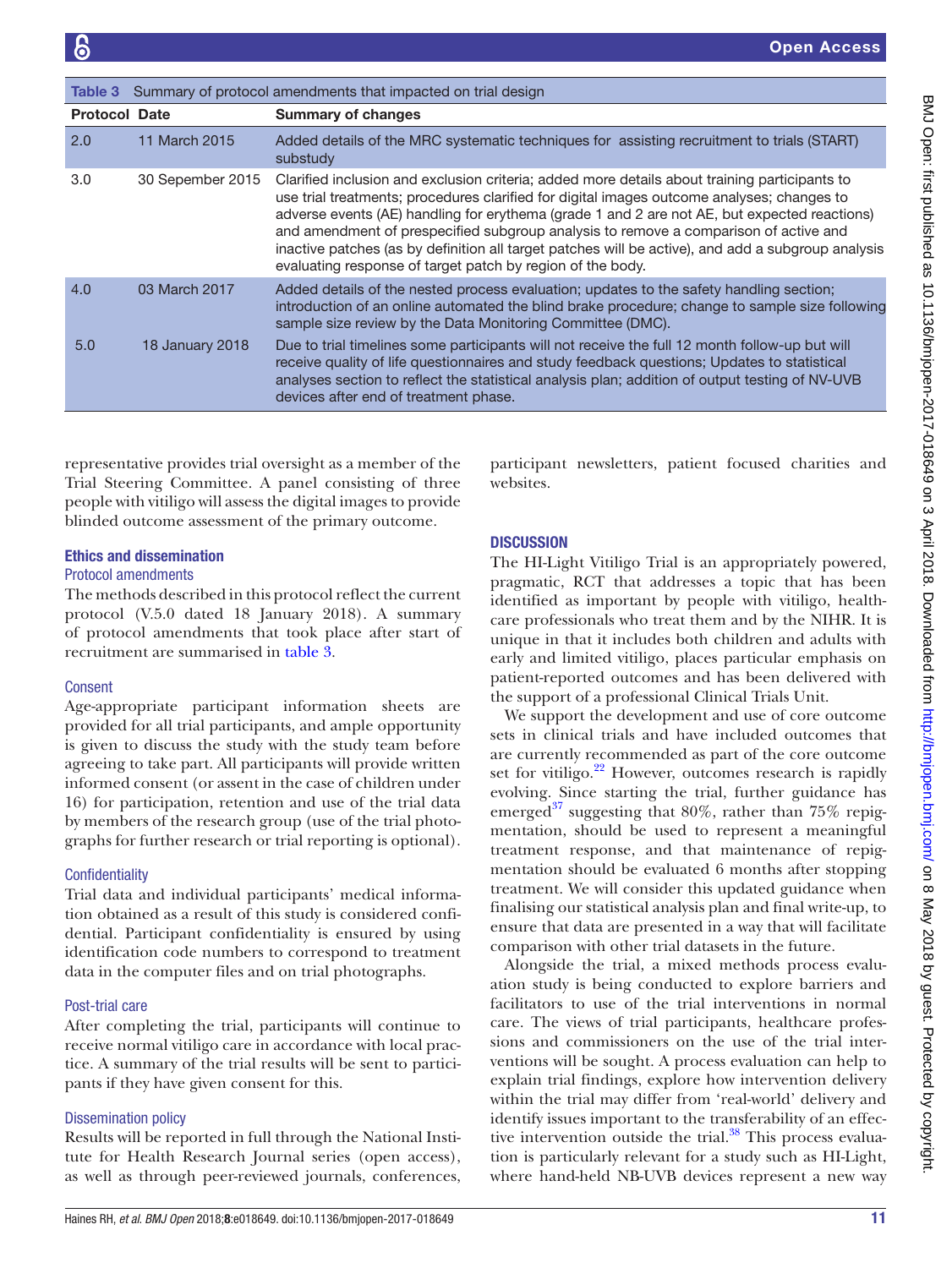of delivering care with complexity around training and treatment adherence.

Several resources have been developed during the set-up of this trial that may be helpful for other researchers wishing to conduct trials of home light therapy, or for health providers wishing to implement the study findings. A training video demonstrating how to use home NB-UVB is freely available, along with training materials for conducting MED tests and copies of study documents and treatment diaries ([www.vitiligostudy.org.uk\)](www.vitiligostudy.org.uk). The trial is also contributing to a nested methodological study (START) looking at the value of interactive websites to facilitate recruitment and retention in trials ([http://research.bmh.manchester.](http://research.bmh.manchester.ac.uk/mrcstart) [ac.uk/mrcstart](http://research.bmh.manchester.ac.uk/mrcstart)). Results of the process evaluation and START study will be reported separately.

#### Trial status

The HI-Light Vitiligo Trial is ongoing. The first participant was randomised into the trial in July 2015 and recruitment is anticipated to be completed by Quarter 4 2017.

#### Author affiliations

<sup>1</sup>Nottingham Clinical Trials Unit, University of Nottingham, Queen's Medical Centre, Nottingham, UK

<sup>2</sup> Centre of Evidence Based Dermatology, University of Nottingham, Nottingham, UK <sup>3</sup>Department of Paediatric Dermatology, Nottingham Children's Hospital, Nottingham University Hospitals NHS Trust, Nottingham, UK

<sup>4</sup>Department of Medical Physics and Clinical Engineering, Nottingham University Hospitals NHS Trust, Nottingham, UK

<sup>5</sup>Nottingham Clinical Trials Unit, University of Nottingham, Nottingham Health Science Partners, Queen's Medical Centre, Nottingham, UK

<sup>6</sup>Norwich Medical School, University of East Anglia, Norwich, UK

<sup>7</sup> Primary Care and Population Sciences, University of Southampton, Southampton, UK

Acknowledgements The trial is sponsored by the University of Nottingham and supported by the NIHR Clinical Research Network, Nottingham Clinical Trials Unit and the UK Dermatology Clinical Trials Network. The authors are grateful for all those who have contributed to the development and conduct of the study and to the people with vitiligo who are taking part. Dermfix Limited has worked with the trial team to develop the dummy devices and the organisation of device supply (at a discounted rate): the authors thank them for their valuable support. Mawdsleys services in distributing the trial treatments to participants contributes towards the smooth running of the trial. Involvementin the MRC START study was coordinated by Shelley Dowey and the process evaluation by Joanne Chalmers. The authors would like to thank the recruiting centres: Cannock Chase Hospital and New Cross Hospital, The Royal Wolverhampton NHS Trust (PIs: Seau Tak Cheung, and Walter Machado); St Luke's Hospital, Bradford Teaching Hospitals NHS Foundation Trust (PI: Andrew Wright); University Hospital Wales, Cardiff and Vale University Health Board (PI: John Ingram); The Norfolk and Norwich University Hospital, Norfolk and Norwich University Hospitals NHS Foundation Trust (PI: Nick Levell); Solihull Hospital, Heart of England NHS Foundation Trust (PI: Jon Goulding); West Glasgow Ambulatory Care Hospital, NHS Greater Glasgow and Clyde (PI: Areti Makrygeorgou); Whipps Cross Hospital and The Royal London Hospital, Barts Health NHS Trust (PI: Anthony Bewley); Birmingham Children's Hospital, Birmingham Children's Hospital NHS Foundation Trust (PI: Malobi Ogboli); York Hospital, York Teaching Hospital NHS Foundation Trust (PI: Julia Stainforth); Royal Derby Hospital and the London Road Community Hospital, Derby Teaching Hospitals NHS Foundation Trust (PI: Jonathan Batchelor); Queens Medical Centre, Nottingham University Hospitals NHS Trust (PI: ane Ravenscroft); Chelsea and Westminster Hospital, Chelsea and Westminster Hospital NHS Foundation Trust (PI: Bisola Laguda); University Hospital of North Durham; County Durham and Darlington NHS Foundation Trust (PI: Shayamal Wahie); The James Cook University Hospital, South Tees Hospitals NHS Foundation Trust (PI: Rob Ellis); Birmingham City Hospital, Sandwell and West Birmingham Hospitals NHS Trust (PI: Amirtha Vani Rajasekaran).

Contributors JB is the Chief Investigator and KST is lead investigator on the grant. HCW, VE, JCR, DW, AR, THS, MS, PA, JRC, LD, AAM, EJM and RHH contributed to the design of the study. GM and RHH are responsible for managing the trial from Nottingham CTU, with the help of JW. AAM, WT and TH are responsible for the statistical analysis plan. THS is the lead for the health economic component. RHH wrote the initial manuscript with KST and JB. All authors reviewed and approved the manuscript.

Funding This protocol paper summarises independent research funded by the National Institute for Health Research (NIHR) under its Health Technology Assessment Programme (project number 12/24/02). The pilot RCT was funded by the National Institute for Health Research (NIHR) under its programme grants for applied research (RP-PG-0407-10177). The HI-Light Vitiligo Trial purchased the devices from Dermfix at a discounted rate. Dermfix assisted in sourcing dummy devices for the trial and in arranging logistics of supply, but have had no input into the design or conduct of the trial. The UK Dermatology Clinical Trials Network receive infrastructure funding from the British Association of Dermatologists.

Disclaimer The views and opinions expressed therein are those of the authors and do not necessarily reflect those of the Health Technology Assessment Programme, NIHR, NHS or the Department of Health. The views expressed are those of the author(s) and not necessarily those of the NHS, the NIHR or the Department of Health.

Competing interests HCW is Director of the NIHR Health Technology Assessment Programme. THS holds a Career Development Fellowship (NIHR-2014-07-006) supported by the National Institute for Health Research.

#### Patient consent Obtained.

Ethics approval Prior to the start of recruitment, appropriate approvals were granted by MHRA (EudraCT No. 2014-003473-42), NHS Health Research Authority, NRES Committee East Midlands—Derby (REC reference 14/EM/1173) and NHS Research & Development departments for each participating site.

Provenance and peer review Not commissioned; externally peer reviewed.

Open Access This is an Open Access article distributed in accordance with the terms of the Creative Commons Attribution (CC BY 4.0) license, which permits others to distribute, remix, adapt and build upon this work, for commercial use, provided the original work is properly cited. See: [http://creativecommons.org/](http://creativecommons.org/licenses/by/4.0/) [licenses/by/4.0/](http://creativecommons.org/licenses/by/4.0/)

© Article author(s) (or their employer(s) unless otherwise stated in the text of the article) 2018. All rights reserved. No commercial use is permitted unless otherwise expressly granted.

#### **REFERENCES**

- <span id="page-11-0"></span>1. Howitz J, Brodthagen H, Schwartz M, *et al*. Prevalence of vitiligo. Epidemiological survey on the Isle of Bornholm, Denmark. *[Arch](http://www.ncbi.nlm.nih.gov/pubmed/831622)  [Dermatol](http://www.ncbi.nlm.nih.gov/pubmed/831622)* 1977;113:47–52.
- Sehgal VN, Srivastava G. Vitiligo: compendium of clinicoepidemiological features. *[Indian J Dermatol Venereol Leprol](http://dx.doi.org/10.4103/0378-6323.32708)* 2007;73:149–56.
- 3. Singh M, Singh G, Kanwar AJ, *et al*. Clinical pattern of vitiligo in Libya. *[Int J Dermatol](http://dx.doi.org/10.1111/j.1365-4362.1985.tb05445.x)* 1985;24:233–5.
- 4. Das SK, Majumder PP, Chakraborty R, *et al*. Studies on vitiligo. I. Epidemiological profile in Calcutta, India. *[Genet Epidemiol](http://dx.doi.org/10.1002/gepi.1370020107)* 1985;2:71–8.
- <span id="page-11-1"></span>5. Porter J, Beuf AH, Nordlund JJ, *et al*. Psychological reaction to chronic skin disorders: a study of patients with vitiligo. *[Gen Hosp](http://www.ncbi.nlm.nih.gov/pubmed/499777)  [Psychiatry](http://www.ncbi.nlm.nih.gov/pubmed/499777)* 1979;1:73–7.
- <span id="page-11-2"></span>6. Porter J, Beuf A, Nordlund JJ, *et al*. Personal responses of patients to vitiligo: the importance of the patient-physician interaction. *[Arch](http://www.ncbi.nlm.nih.gov/pubmed/686757)  [Dermatol](http://www.ncbi.nlm.nih.gov/pubmed/686757)* 1978;114:1384–5.
- 7. Porter JR, Beuf AH, Lerner A, *et al*. Psychosocial effect of vitiligo: a comparison of vitiligo patients with "normal" control subjects, with psoriasis patients, and with patients with other pigmentary disorders. *[J Am Acad Dermatol](http://dx.doi.org/10.1016/S0190-9622(86)70160-6)* 1986;15:220–4.
- <span id="page-11-3"></span>8. Gawkrodger DJ, Ormerod AD, Shaw L, *et al.*Guideline for the diagnosis and management of vitiligo. *[Br J Dermatol](http://dx.doi.org/10.1111/j.1365-2133.2008.08881.x)* 2008;159:1051–76.
- <span id="page-11-5"></span>9. Taieb A, Alomar A, Böhm M, *et al*. Guidelines for the management of vitiligo: the European Dermatology Forum consensus. *[Br J Dermatol](http://dx.doi.org/10.1111/j.1365-2133.2012.11197.x)* 2013;168:5–19.
- <span id="page-11-4"></span>10. Whitton M, Pinart M, Batchelor JM, *et al*. Evidence-based management of vitiligo: summary of a cochrane systematic review. *[Br J Dermatol](http://dx.doi.org/10.1111/bjd.14356)* 2016;174:962–9.